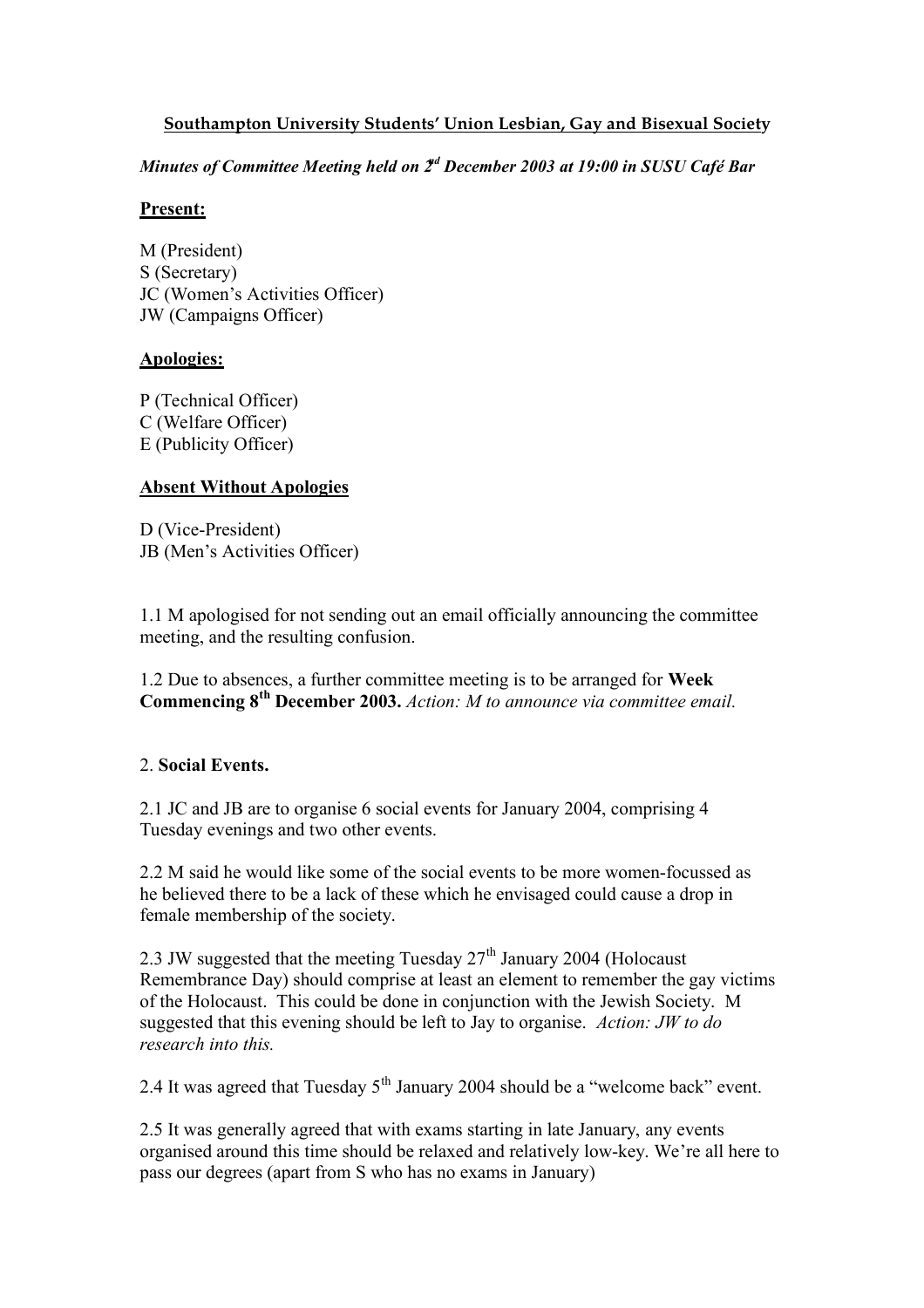2.6 JC suggested and it was generally agreed that the Brighton trip (agreed at the termly general meeting) is to be organised for February or March.

2.7 JC and JW brought up the idea of social events with the newly-formed SISU LGB and with Breakout. M said this was a good idea but due to the fledgling fragility of SISU LGB it was probably best if SUSU LGB were to organise these sorts of events and invite others along. J said he would probably invite SISU LGB to whatever event is organised on  $27<sup>th</sup>$  January.

2.8 JC asked about the status of Winchester School of Art LGB. M remarked that WSA seemed to have a flourishing society. This opens up the possibility of an event organised with WSA LGB, perhaps a trip to the King's Arms. JC suggested possibly a weekend, JW suggested an afternoon/evening event taking in some shopping and some food at Winchester's cafés and bars. *Action: Mark to contact WSA LGB president.*

2.9 **LGB Meal**. M is planning to organise a meal for Wednesday 10<sup>th</sup> November 2003. This will take place at either the Edge or Freedom Café Bar. *Action: M to organise and contact members asap.*

# 3. **LGB(T) Awareness Week**

3.1 JW (as Campaigns Officer and LGB(T) Officer (elect) indicated that he would like LGB(T) awareness week to take place at the end of the Spring term. He indicated the possibility of events involving Union Films (showing LGB(T) films in the Uniplex, for example) and a Gay "Blind Date" *Action: JW to talk to Union Films* 

#### 4. **Any Other Business**

4.1 *Committee Responsibilities.* JC said that being relatively new to the committee she wouldn't mind some guidance on how to perform her duties better. JW agreed. M (an old hand at such matters) offered to put together a guide for each committee members indicating their prime responsibilities and pointers on how to avoid disaster. This was generally agreed.

4.2 *Event Themes.* Further to the Social Events discussed, M said he would like to see a themed event every month, with the theme of Campaigns, Welfare and Diversity.

4.3 *Publicity.* The publicity for the events discussed was brought up, but due to the lack of publicity officer, it was decided that this matter was best left to the next committee meeting.

4.4 *Event Planning***.** M decided that the Activities' Officers should draw up a list of planned events and an action plan for organising them for ratification by the committee at the next meeting. He said there was no reason why the activities' officers should not delegate tasks to other committee members to share the workload.